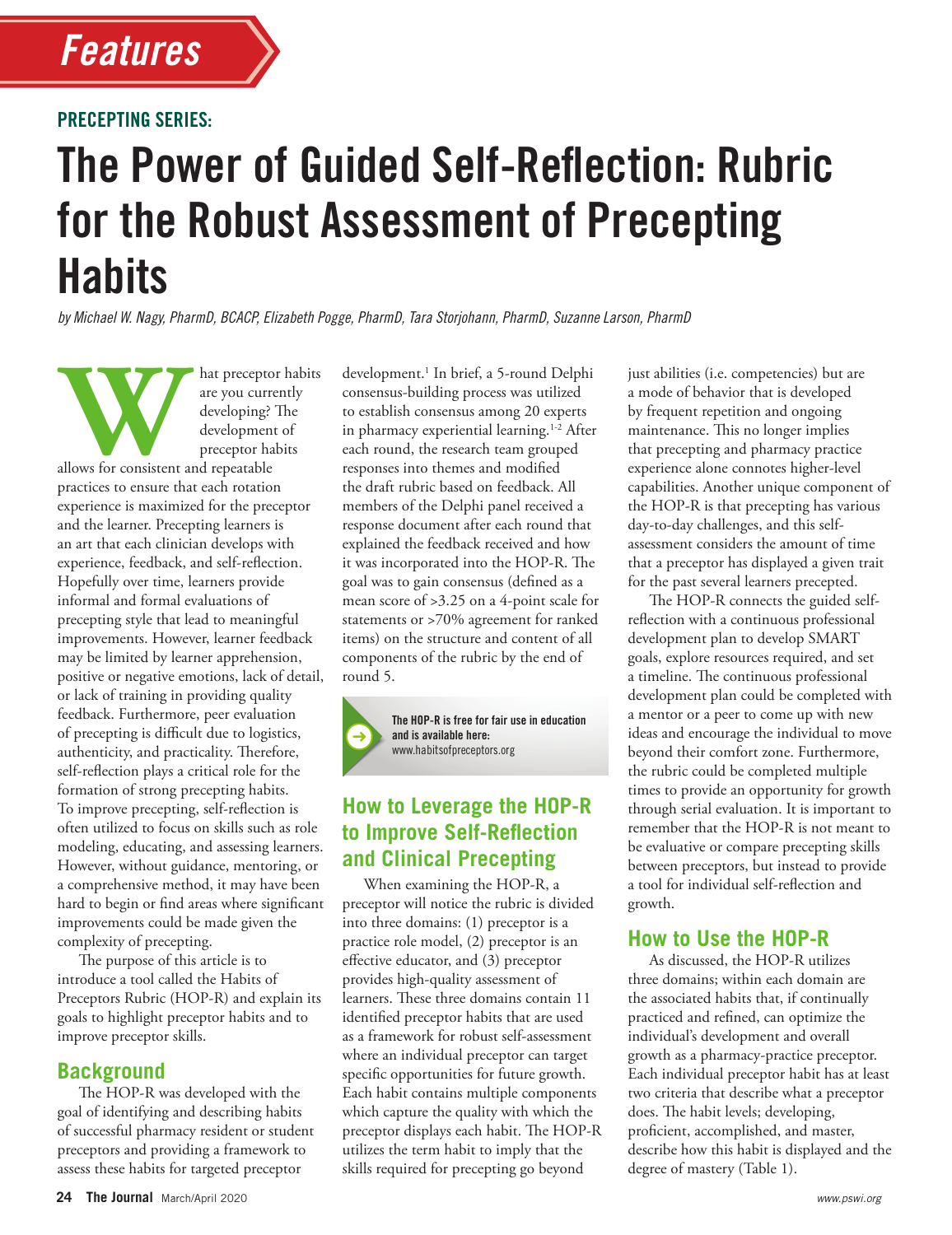| <b>Domain</b>                                                | <b>Preceptor Habit</b>                                                                                                          | <b>Habit Level Achieved</b><br>(Developing-Proficient-<br><b>Accomplished- Master)</b>                                                            |
|--------------------------------------------------------------|---------------------------------------------------------------------------------------------------------------------------------|---------------------------------------------------------------------------------------------------------------------------------------------------|
| 1. Preceptor is a practice role model                        | 1.1 Demonstrates professionalism in character, competence, and<br>connection with others as per the Taxonomy of Professionalism | Each of the 11 preceptor<br>habits should be individually<br>assessed for achievement<br>(i.e., developing, proficient,<br>accomplished, master). |
|                                                              | 1.2 Establishes and maintains professional relationships                                                                        |                                                                                                                                                   |
|                                                              | 1.3 Demonstrates self- and social- awareness in communication                                                                   |                                                                                                                                                   |
|                                                              | 1.4 Displays an outcomes-oriented approach to their professional work                                                           |                                                                                                                                                   |
|                                                              | 1.5 Engages in continuous professional development (CPD)                                                                        |                                                                                                                                                   |
|                                                              | 1.6 Advocates for positive change in the pharmacy profession                                                                    |                                                                                                                                                   |
| 2. Preceptor is an effective educator                        | 2.1 Creates a positive learning environment                                                                                     |                                                                                                                                                   |
|                                                              | 2.2 Uses established precepting principles                                                                                      |                                                                                                                                                   |
|                                                              | 2.3 Adapts teaching methods to meet the needs of individual learners                                                            |                                                                                                                                                   |
| 3. Preceptor provides high-quality<br>assessment of learners | 3.1 Provides accurate, quality feedback to learner                                                                              |                                                                                                                                                   |
|                                                              | 3.2 Evaluates learner performance appropriately                                                                                 |                                                                                                                                                   |

### TABLE 1. Habits of Preceptors Rubric Overview of Domains and Habits1

To complete the HOP-R, read the rubric from left to right and review each row one at a time. If an individual regularly displays the descriptors listed, they would check the boxes next to them. Some habits include the following frequency intervals: "occasionally", "frequently", "usually", and "always". "Occasionally" implies that an individual displays the habit 0-25% of the time, "frequently" 25-50%, "usually" 50- 75%, and "always" 75-100%. Note that if a box is checked as "frequently", this implies that the habit is displayed "occasionally" as well. Once all the rows of a particular habit are completed, a rating is marked in the "habit level achieved" column. The preceptor's achieved habit level for each habit is the highest level where all preceding habit levels descriptors are displayed. For example, if all the boxes are checked under "developing habits" and "proficient habits" but there are still some boxes unchecked under "accomplished habits" and "master habits", the rating would be "accomplished" as this is the first level that includes habits not yet displayed. When finished with each habit, it is suggested that self-reflection is utilized to create a

CE Impact continuing education module: www.ceimpact.com

continuous professional development plan. For a small fee, an on-demand continuing education module is available from CE Impact that showcases how the HOP-R can be completed and utilized by an individual preceptor.<sup>3</sup>

Completion of the comprehensive HOP-R can be daunting. To combat this fatigue, it is suggested to break the rubric down into parts. For example, tackle one domain or individual habit at a time depending on preceptor interest or organizational need. After completing the assessment for one or more of the 11 preceptor habits, pause to reflect to determine which habits to target for refinement and create an actionable plan. It is the research team's hope that in the future, the HOP-R will become an interactive, online platform that will facilitate HOP-R completion into smaller pieces to decrease the overwhelming nature of the rubric.

# **Future considerations**

After completion of the HOP-R, a preceptor should have a well-rounded idea of strengths and areas of opportunity. It may be helpful to schedule an annual appointment to perform serial selfevaluations of one's precepting capabilities using the HOP-R. Convenient times could coincide with the start of an academic

or residency year, the start of a calendar year, or coinciding with your annual performance evaluation.

Additionally, a team of preceptors at a practice site could work through the HOP-R together, setting goals and forming accountability groups with each other. The HOP-R could also be a powerful tool to assist the seasoned preceptor in mentoring newer preceptors.

Ways that an organization can use the HOP-R include asking preceptors to individually fill out the rubric and annually discuss the results as a continual selfreflective and professional development process. Reviewing organization-wide HOP-R results could assess each habit spectrum globally for a cohort to guide programmatic preceptor development. Furthermore, this could be a useful tool to be employed as part of a preceptor development workshop, where facilitators could help guide participants through the self-reflection process. Lastly, it could be utilized as a pre-post assessment for established teaching and learning curriculum to measure the impact of the program.

# **Conclusion: A Call to Action**

Preceptors have a duty to learners to prepare them for future pharmacy practice. Preceptors often ask learners to